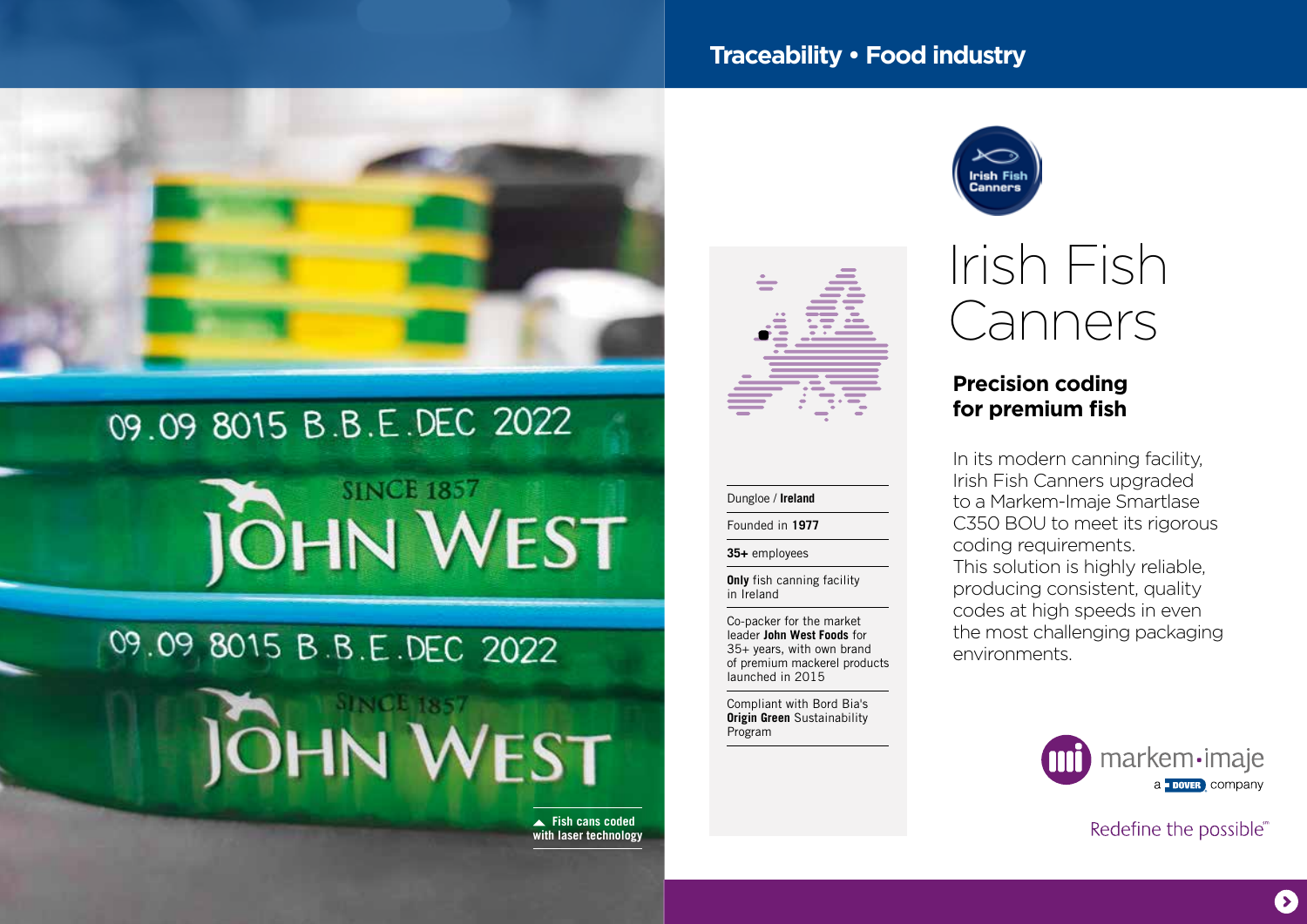### **Irish Fish Canners:**

from sea to shelf with state-of-the-art technology



"Excellence is our trademark, and reliability is imperative due to our remote location. We are very happy with both the quality of the coder and the extremely helpful service we receive from M Pack I td"

 **Keith Bonner,**  Manager (Irish Fish Canners)



Since its creation in 1977, this 100% family-owned business has become a leader in the canned fish market. The firm supplies both domestic and global leading brands, exporting to customers in international markets from Europe to the USA, Australia and Japan.

Uniquely located along the 'Wild Atlantic Way' in County Donegal on the northwest coast of Ireland, the processing plant is in close

proximity to the most prime catch in the world's oceans and to the island's largest deep sea fishing port in Killybegs. The fish is hand packed just metres from the cold, clean waters of the North Atlantic. Herring, mackerel and pilchards are taken from pier to packaging in just eight hours, ensuring the unrivalled freshness of the company's 100% natural, additive- and preservativefree products.

To achieve the premium quality its loyal customer base has come to expect, Irish Fish Canners relies on state-of-the-art production facilities and stringent traceability procedures. With 22,000 cans produced each 8-hour shift, fool-proof precision technology is essential to guarantee high quality codes.